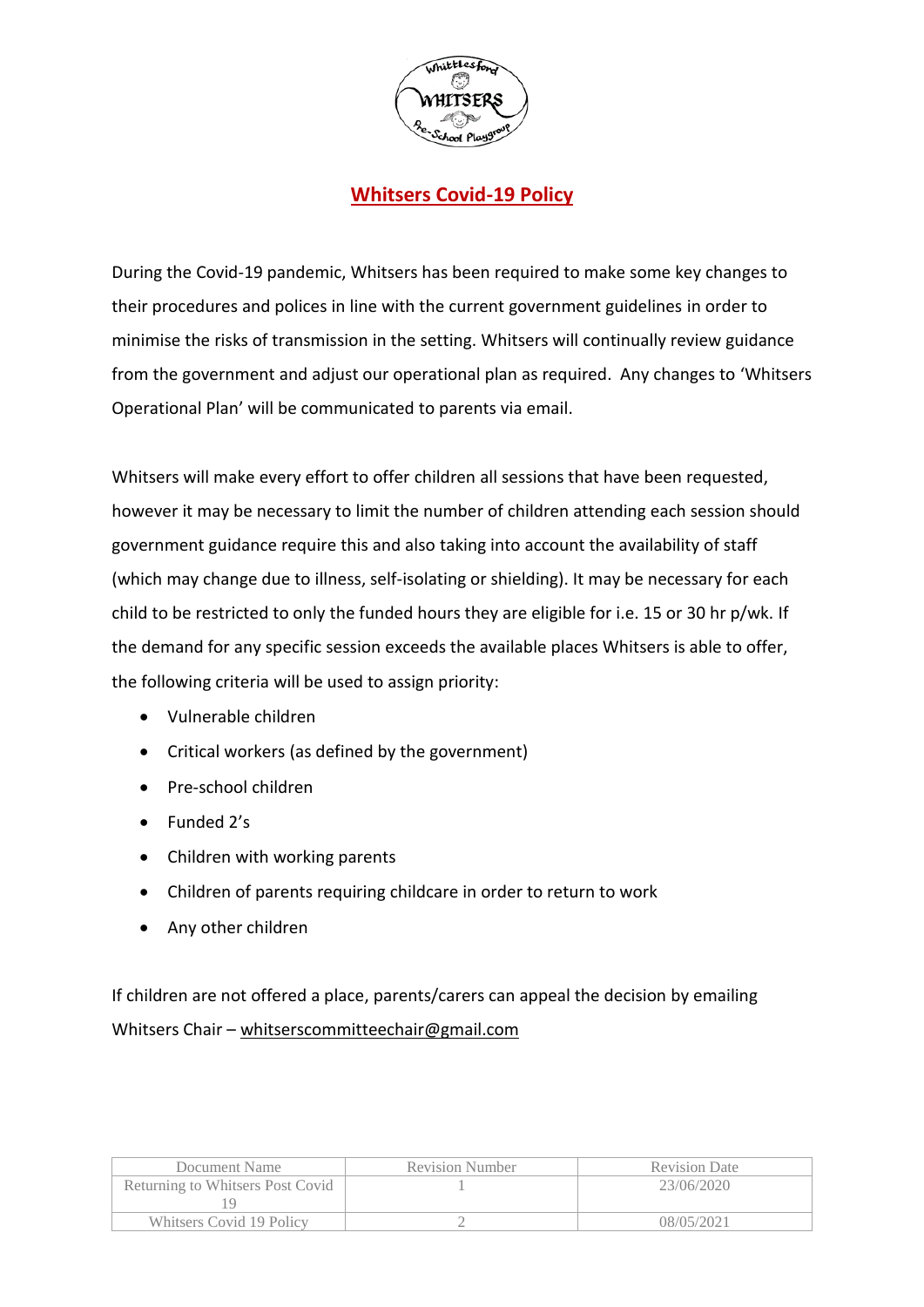

Wherever possible Whitsers would encourage children to only attend one setting to reduce the risk of contracting/spreading the Covid virus. The exception to this is for critical workers if they cannot secure a place for their child elsewhere.

Any sessions that have been allocated which are not covered by Funded Hours will be invoiced at our usual rate (currently £5.00 per hour). If 'Whitsers' is required to close in line with Government advice then a refund or credit of unused sessions that have been paid for will be offered wherever possible, at the discretion of the Committee, as long as it is financially viable for 'Whitsers' to do so. If Whitsers if able to remain open during a National Lockdown, then any parent choosing not to send their child to Whitsers will be asked to pay half fees that would be due. This only covers time during a National Lockdown implemented by the Government and is at the discretion of the Committee. If a parent chooses not to send their child after the Lockdown period has ended, then full fees will be payable.

The daily running of the setting will remain unchanged and we will still follow the EYFS framework to continue to allow the children to learn and grow. There will be a few changes to ensure that all children, their families and the staff are kept safe throughout the session. The follow changes will be made to ensure social distancing is maintained.

- Staff will try to physically distance themselves from one another as much as possible.
- Parents/carers are unable to enter the building so therefore will be required to queue outside making sure they adhere to the social distancing marks on the pavement.
- During drop off and pick up time the parents/carers also need to be aware of maintaining the social distancing with other parents/carers by sticking to the twometer rule.
- Parents/carers are also asked to try to park away from the doors and other cars in order to provide more space for distancing.

| Document Name                    | <b>Revision Number</b> | <b>Revision Date</b> |
|----------------------------------|------------------------|----------------------|
| Returning to Whitsers Post Covid |                        | 23/06/2020           |
|                                  |                        |                      |
| Whitsers Covid 19 Policy         |                        | 08/05/2021           |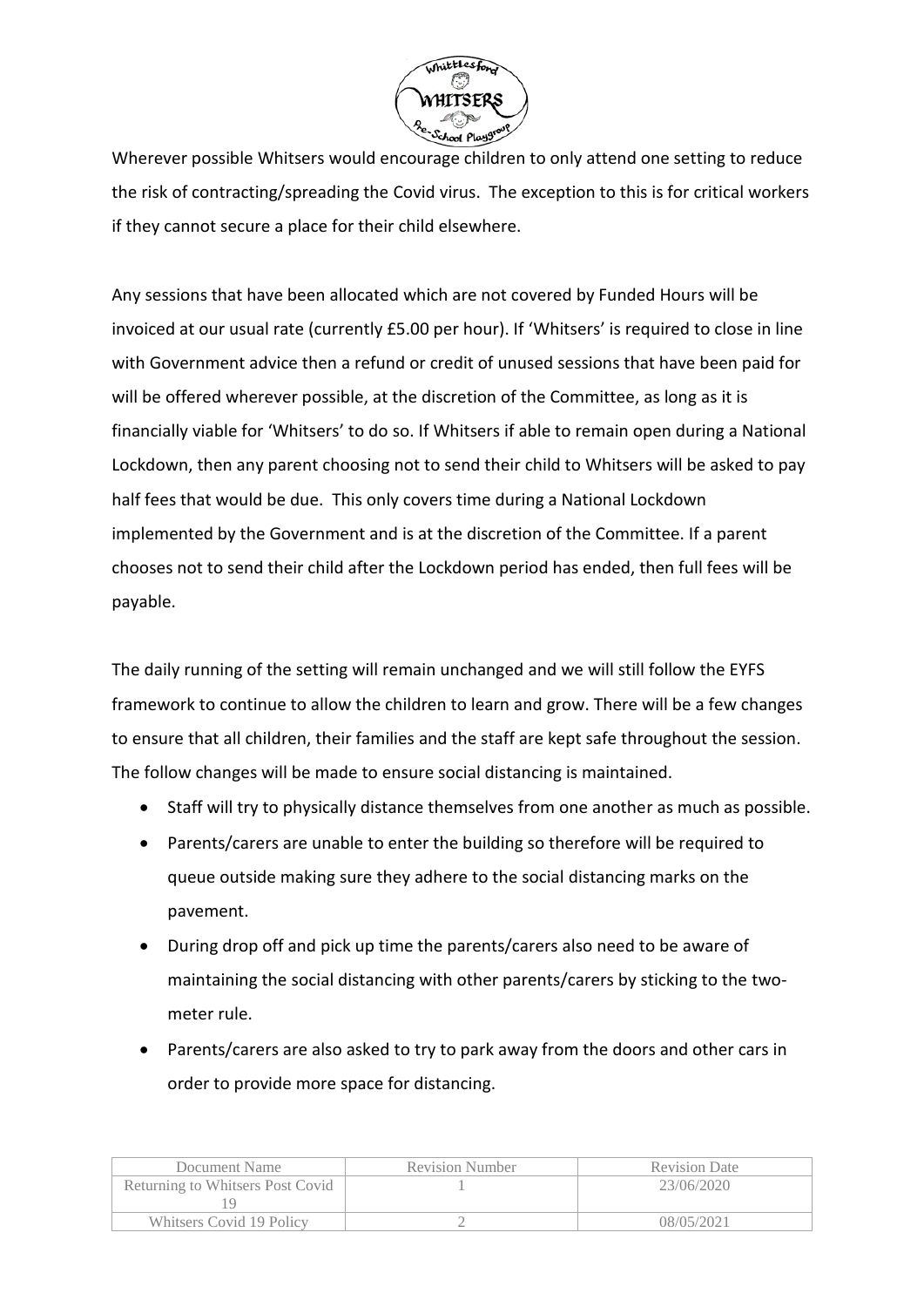

- All parents and carers are asked to wear a face covering (unless exempt) when dropping off and collecting children from Whitsers.
- During the session we will encourage the children to socially distance at snack and lunchtime.
- We are aware that some children may be unsettled so if a child needs comfort from a member of staff during the session, please rest assured the staff will comfort them in the same way as we have done prior to Covid-19.
- All non-essential visitors and contractors will only be permitted into the building outside of Whitsers opening hours or by prior notice ensuring face masks are worn and social distancing maintained.
- There will be no face to face meetings with staff, parents or committee these will be held via phone calls or video conferencing (e.g. Zoom)
- If parents would like to speak with staff members confidentially, they will be able to do so by arranging a phone call meeting or by email.
- The layout of the preschool room may be altered to ensure activities will be adequately spaced apart. Furniture and equipment will be placed so that free movement is possible.
- All paperwork will be handed over electronically in order to maintain social distancing.

To help new children settle into Whitsers the staff have recorded a video that talks them through how staff will greet them and take them from their parents at the door. Parents have been asked to speak to their child prior to their start about the procedures that will be in place and how it will affect them.

Settling-in sessions are not currently possible for new starters at Whitsers. Once a parent has accepted a place for their child at Whitsers they will be offered the chance to visit Whitsers with their child on a Monday or Friday afternoon when no other children are at the setting. This will give the parent and child a chance to meet staff and look

| Document Name                    | <b>Revision Number</b> | <b>Revision Date</b> |
|----------------------------------|------------------------|----------------------|
| Returning to Whitsers Post Covid |                        | 23/06/2020           |
|                                  |                        |                      |
| Whitsers Covid 19 Policy         |                        | 08/05/2021           |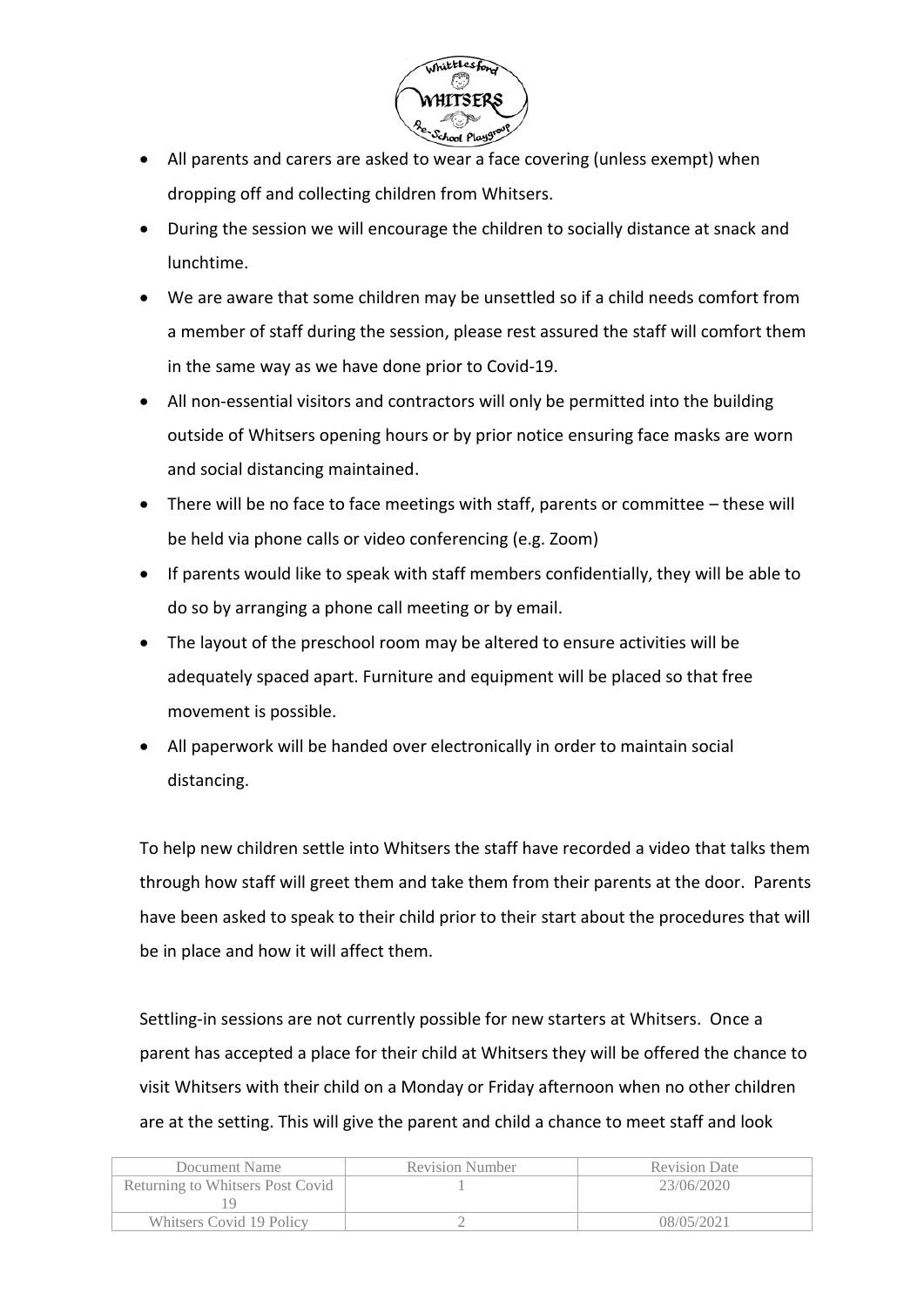

around the setting. During these visits staff and parents will maintain social distancing and parents are asked to bring and wear a face covering for the duration of the visit. The parent and child should not attend the visit if they, or anyone in their household, is displaying symptoms of Covid-19.

In order to keep children safe whilst at Whitsers the following will be implemented

- Any toys that cannot be cleaned easily, such as soft toys, cushions, dolls, dressing up clothes will be quarantined after use.
- Carpets will still be used but are hoovered and cleaned regularly.
- Cups and plates used at snack time will be cleaned after each use with Milton.
- All lunch boxes and drinks bottles are cleaned before being placed in the fridge
- The pre-school staff will prepare the snack, wearing PPE (apron, mask and gloves) and it will be served pre-plated.
- Ensure stringent cleaning processes for all food preparation areas, tables and chairs
- Children will not be allowed to bring book bags into the setting and artwork will be sent home a week after it is created.
- Children will be discouraged from bringing in toys from home.
- Extra hand washing routines will be encouraged throughout the session and incorporated in activities.
- Tissues station are in place around the setting & children are encouraged to catch it and bin it as part of our normal daily routine.
- All bins are emptied regularly and disinfected.
- Doors open where possible to ensure good ventilation.
- Cleaning will be maintained daily by a designated member of the setting staff, paying particular attention to high touch areas:
	- Taps and washing facilities
	- Toilet flush and seat
	- Door handles and push plates
	- All areas used for eating including tables and chairs

| Document Name                    | <b>Revision Number</b> | <b>Revision Date</b> |
|----------------------------------|------------------------|----------------------|
| Returning to Whitsers Post Covid |                        | 23/06/2020           |
|                                  |                        |                      |
| Whitsers Covid 19 Policy         |                        | 08/05/2021           |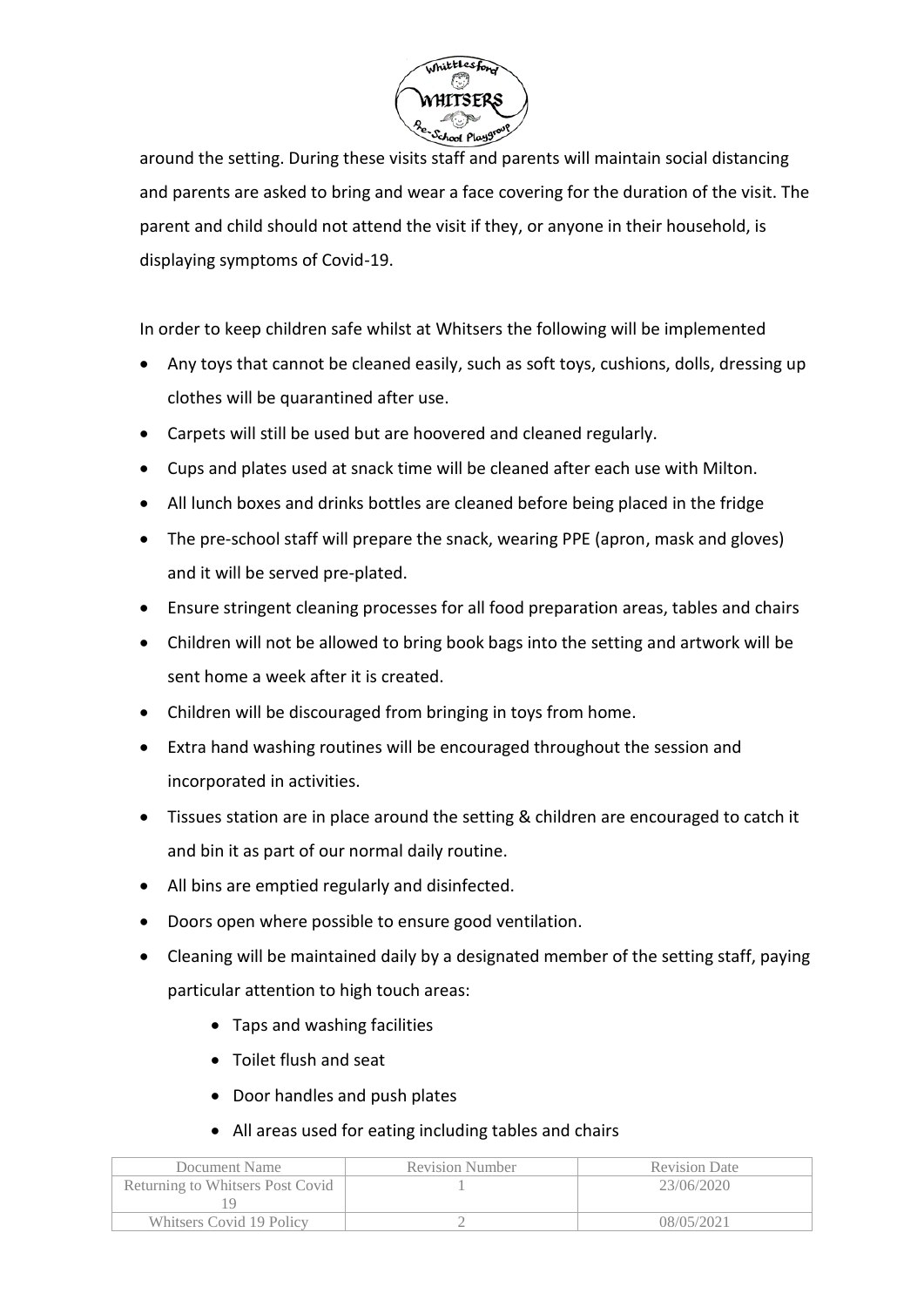

- Bins
- Telephone
- Tablets and telephone
- Printer
- Keyboards

At Whitsers we will implement the following practical measures to reduce the risk of transmission of the virus

- "Authorised staff only" posters displayed on main hall doors
- Staff are testing themselves using Covid-19 rapid lateral flow tests 3 times a week on Sunday, Wednesday and Friday.
- Markers on floor on path in carpark, 2 metre reminders
- All staff are aware of symptoms of COVID-19 and know how to respond:
	- *1. HIGH TEMPERATURE*
	- *2. A NEW CONTINUOUS COUGH*
	- *3. LOSS OR CHANGE IN SENSE OF SMELL*
- Adults and children displaying symptoms of Covid 19 are not permitted to enter the building and will need to arrange to have a test and if necessary self-isolate for the required time, currently 10 days. Posters will be displayed at entrance to hall.
- If we have concerns that a child looks unwell we will take their temperature. If the child has any symptoms, they will be sent away to self-isolate and book a test.
- If a child displays symptoms whilst in the setting, they will be taken by a member of staff to an isolation area whilst waiting for collection. These children will then have to be off preschool for 10 days and arrange to have a test.
- Staff to wear PPE if they can't adhere to 2 metre rule when dealing with an ill child
- Clean isolation area thoroughly, wearing PPE
- Staff, children and their household to have a COVID -19 test if needed

| Document Name                    | <b>Revision Number</b> | <b>Revision Date</b> |
|----------------------------------|------------------------|----------------------|
| Returning to Whitsers Post Covid |                        | 23/06/2020           |
|                                  |                        |                      |
| Whitsers Covid 19 Policy         |                        | 08/05/2021           |